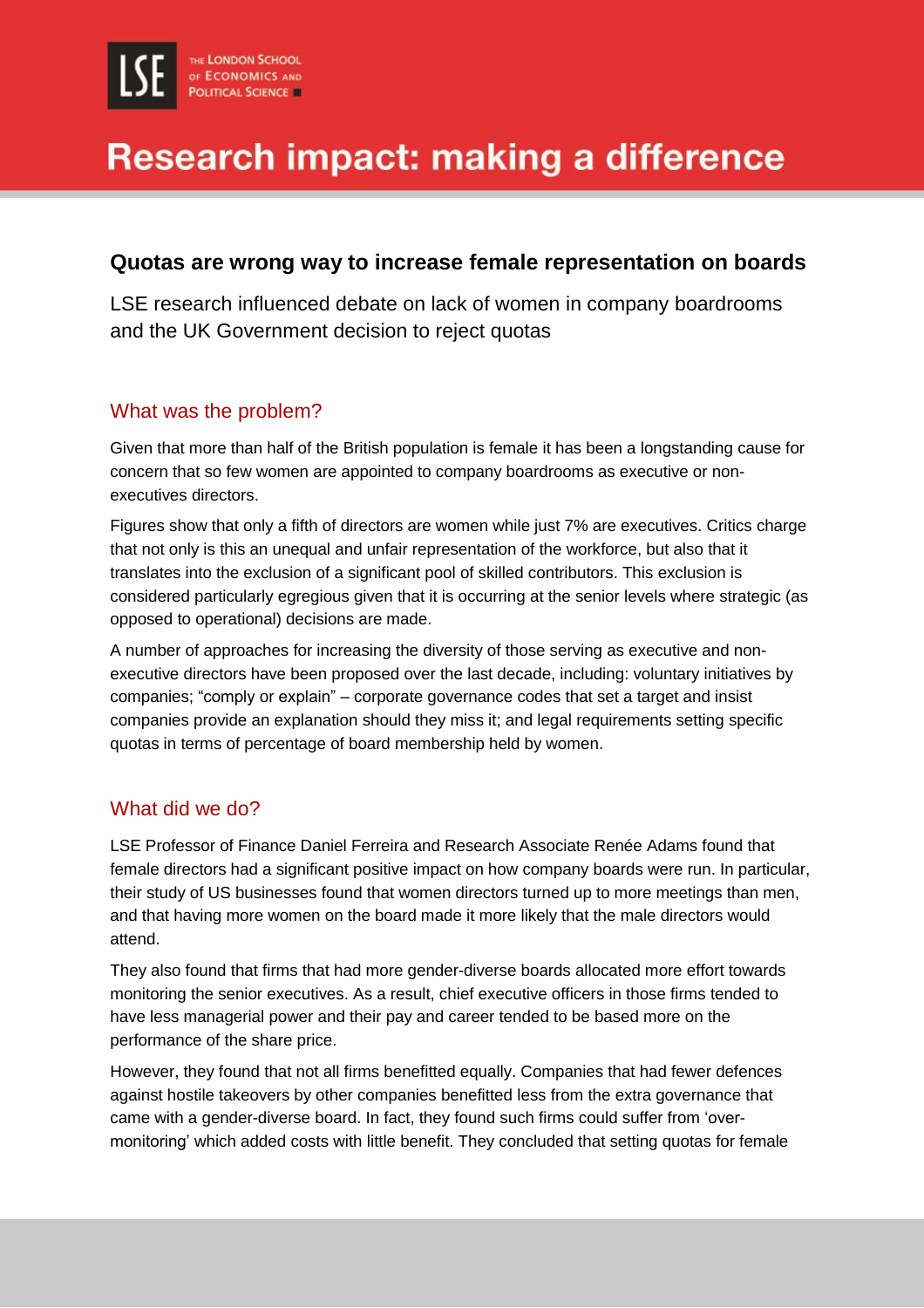## Research impact: making a difference

directors failed to take account of the different forms of corporate governance between firms and that, for that reason, it would be preferable for companies to regulate their own diversity levels.

#### What happened?

Ferreira was invited to give oral evidence to the House of Commons Treasury Select Committee inquiry on "Women in the City". The committee's final report in April 2010, which cited the LSE evidence, concluded that it did not consider a legal requirement for boards to contain a particular proportion of women to be "appropriate". The report emphasised both the benefits and costs of increased monitoring by boards.

When the Coalition Government came to power in May 2010, it pledged to promote gender equality on the boards of listed companies. It has since decided not to impose gender quotas and instead endorsed a selfregulation regime.

LSE's research was cited in a report by Credit Suisse on gender diversity and performance that compared practices across countries. Ferreira was invited to

"Dr Ferreira noted that while quotas can achieve gains in the long run, they are associated with costs in the short run."

**Report by the House of Commons Treasury Committee, Women in the City, April 2010**

discuss the issue of gender diversity with practitioners and regulators at many events, such as the 2010 International Corporate Governance Network Conference in Toronto.

The European Commission cited LSE's work in a 2012 staff working document on the costs and benefits of improving gender balance. It found that "binding measures will entail comparatively larger costs and administrative burdens". The Organisation for Economic Cooperation and Development cited LSE's research in its 2012 Entrepreneurship at a Glance report.

The research received extensive coverage in the British and international press as the issue of gender diversity was being debated in the UK and across the European Union. It was cited in The Financial Times and The Economist and discussed in a Wall Street Journal blogpost.